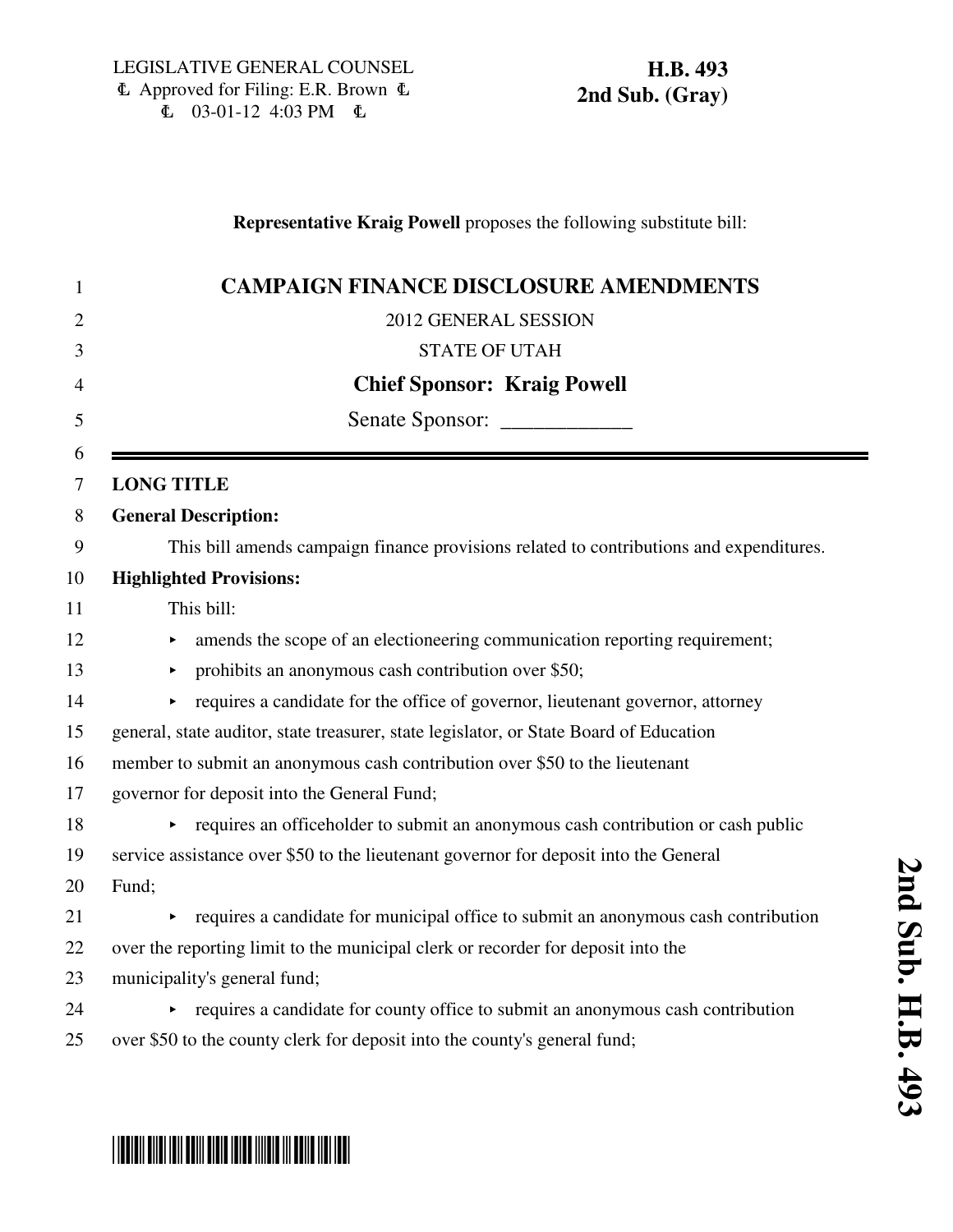| 26       | requires a candidate for local school board to submit an anonymous cash<br>Þ.               |
|----------|---------------------------------------------------------------------------------------------|
| 27       | contribution over \$50 to the school district's business administrator for deposit into     |
| 28       | the school district's general fund;                                                         |
| 29       | requires a governmental entity to report an anonymous contribution that is deposited<br>▶.  |
| 30       | in a general fund; and                                                                      |
| 31       | makes technical changes.                                                                    |
| 32       | Money Appropriated in this Bill:                                                            |
| 33       | None                                                                                        |
| 34       | <b>Other Special Clauses:</b>                                                               |
| 35       | None                                                                                        |
| 36       | <b>Utah Code Sections Affected:</b>                                                         |
| 37       | <b>AMENDS:</b>                                                                              |
| 38       | 10-3-208, as last amended by Laws of Utah 2008, Chapters 49 and 382                         |
| 39       | 17-16-6.5, as last amended by Laws of Utah 2008, Chapter 49                                 |
| 40       | 20A-11-201, as last amended by Laws of Utah 2010, Chapter 246                               |
| 41       | 20A-11-301, as last amended by Laws of Utah 2011, Chapter 347                               |
| 42       | 20A-11-401, as last amended by Laws of Utah 2011, Chapters 297 and 347                      |
| 43       | 20A-11-901, as last amended by Laws of Utah 2011, Chapter 396                               |
| 44       | 20A-11-904, as enacted by Laws of Utah 2010, Chapter 389                                    |
| 45       | 20A-11-1301, as last amended by Laws of Utah 2011, Chapter 347                              |
| 46<br>47 | Be it enacted by the Legislature of the state of Utah:                                      |
| 48       | Section 1. Section 10-3-208 is amended to read:                                             |
| 49       | 10-3-208. Campaign finance statement in municipal election.                                 |
| 50       | (1) As used in this section:                                                                |
| 51       | (a) "Reporting date" means:                                                                 |
| 52       | (i) 10 days before a municipal general election, for a campaign finance statement           |
| 53       | required to be filed no later than seven days before a municipal general election; and      |
| 54       | (ii) the day of filing, for a campaign finance statement required to be filed no later than |
| 55       | 30 days after a municipal primary or general election.                                      |
| 56       | (b) "Reporting limit" means:                                                                |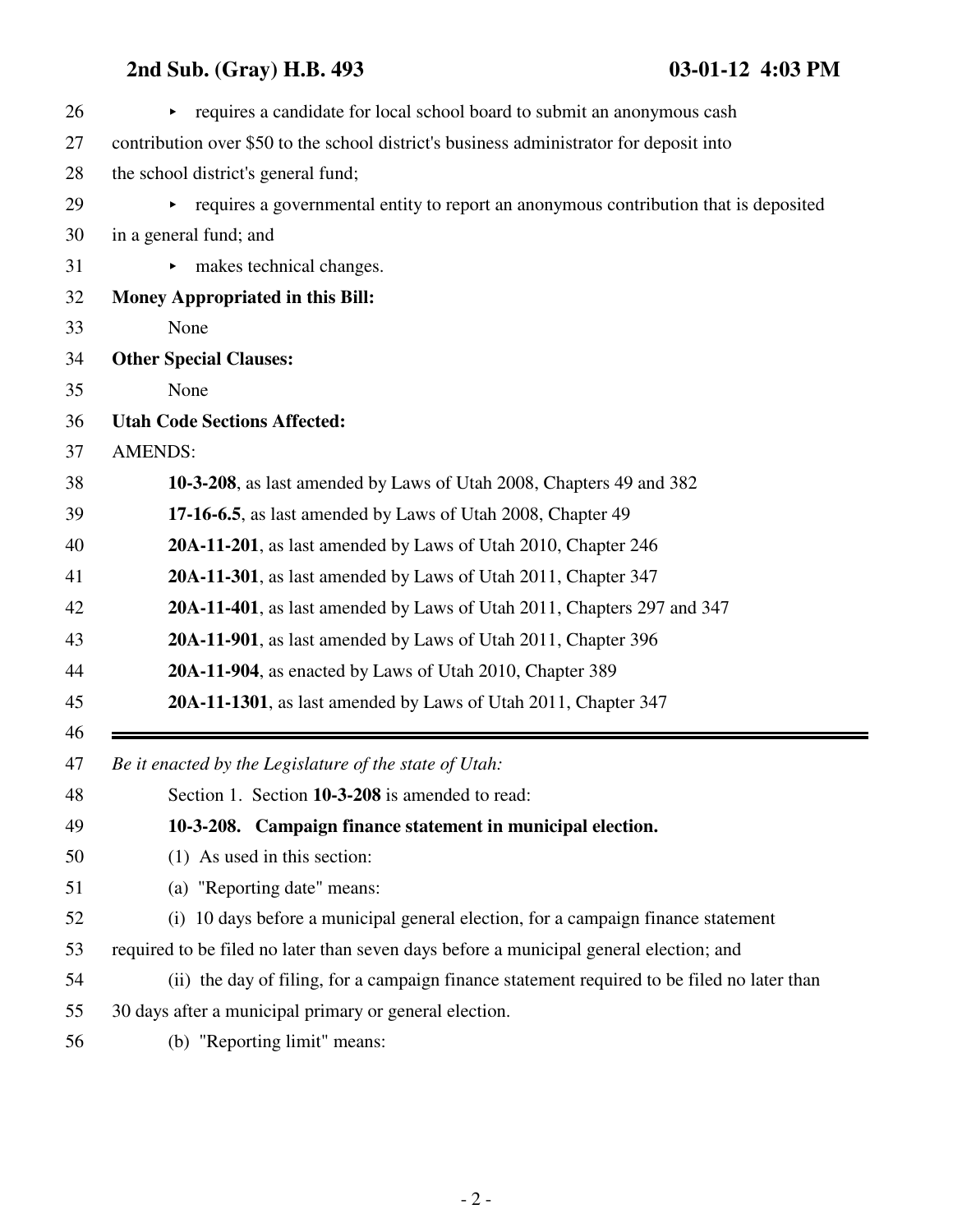| 57 | (i) $$50; or$                                                                                  |
|----|------------------------------------------------------------------------------------------------|
| 58 | (ii) an amount lower than \$50 that is specified in an ordinance of the municipality.          |
| 59 | $(2)$ (a) (i) Each candidate for municipal office who is not eliminated at a municipal         |
| 60 | primary election shall file with the municipal clerk or recorder a campaign finance statement: |
| 61 | (A) no later than seven days before the date of the municipal general election; and            |
| 62 | (B) no later than 30 days after the date of the municipal general election.                    |
| 63 | (ii) Each candidate for municipal office who is eliminated at a municipal primary              |
| 64 | election shall file with the municipal clerk or recorder a campaign finance statement no later |
| 65 | than 30 days after the date of the municipal primary election.                                 |
| 66 | (b) Each campaign finance statement under Subsection $(2)(a)$ shall:                           |
| 67 | (i) except as provided in Subsection $(2)(b)(ii)$ :                                            |
| 68 | (A) report all of the candidate's itemized and total:                                          |
| 69 | (I) campaign contributions, including in-kind and other nonmonetary contributions,             |
| 70 | received before the close of the reporting date; and                                           |
| 71 | (II) campaign expenditures made through the close of the reporting date; and                   |
| 72 | (B) identify:                                                                                  |
| 73 | (I) for each contribution that exceeds the reporting limit, the amount of the contribution     |
| 74 | and the name of the donor;                                                                     |
| 75 | (II) the aggregate total of all contributions that individually do not exceed the reporting    |
| 76 | limit; and                                                                                     |
| 77 | (III) for each campaign expenditure, the amount of the expenditure and the name of the         |
| 78 | recipient of the expenditure; or                                                               |
| 79 | (ii) report the total amount of all campaign contributions and expenditures if the             |
| 80 | candidate receives \$500 or less in campaign contributions and spends \$500 or less on the     |
| 81 | candidate's campaign.                                                                          |
| 82 | (c) (i) A person who makes a cash contribution that exceeds the reporting limit shall          |
| 83 | disclose the person's name to the candidate who receives the contribution.                     |
| 84 | (ii) If a candidate receives an anonymous cash contribution that exceeds the reporting         |
| 85 | limit, the candidate:                                                                          |
| 86 | (A) is not required to report the contribution in a campaign finance statement; and            |
| 87 | (B) within five business days after receiving the contribution, shall submit the               |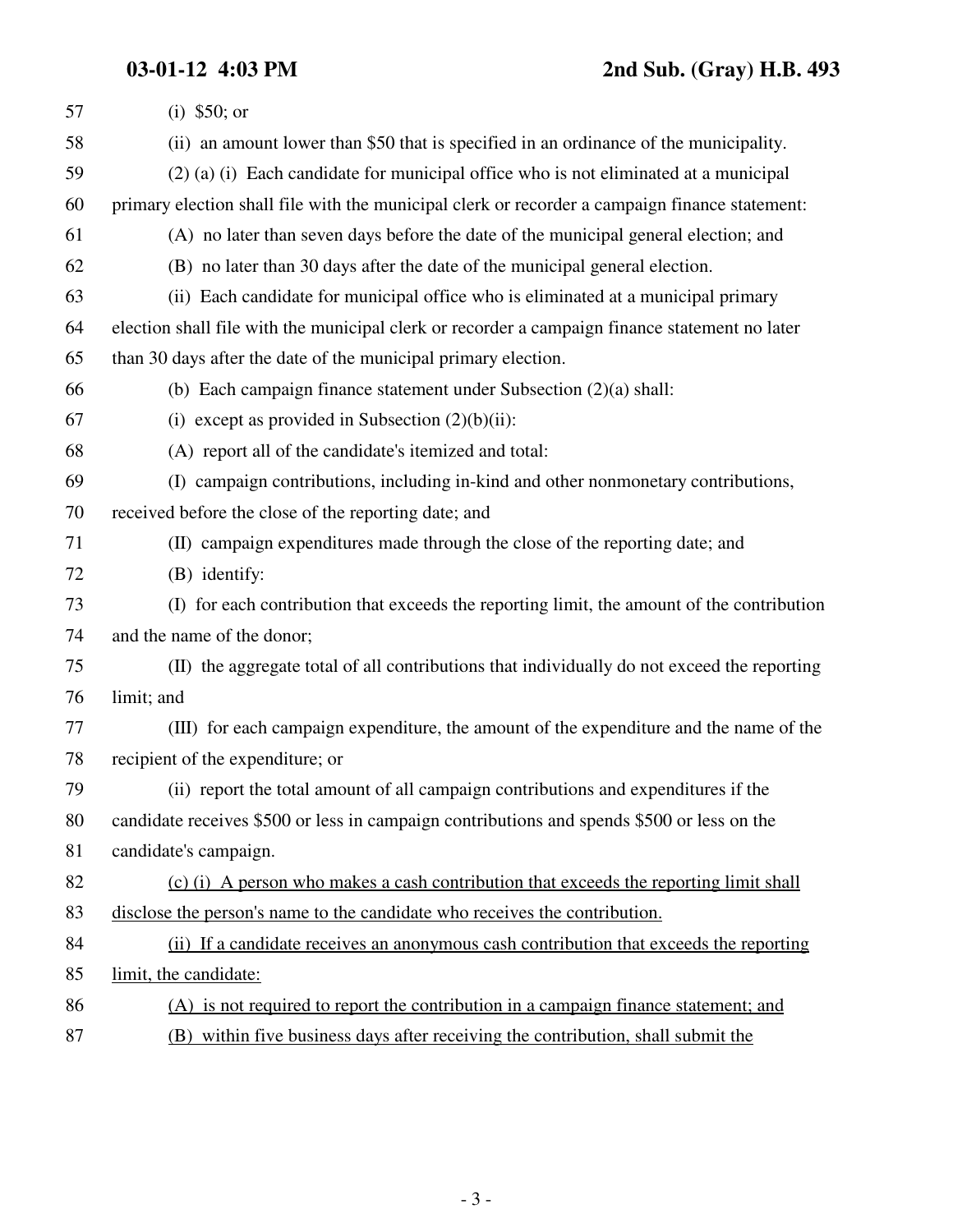| 88  | contribution to the municipal clerk or recorder for deposit into the municipality's general fund |
|-----|--------------------------------------------------------------------------------------------------|
| 89  | with the candidate's name and the date on which the candidate received the contribution.         |
| 90  | (iii) Within five business days after depositing a contribution described in Subsection          |
| 91  | $(2)(c)(ii)$ , the municipal clerk or recorder shall report on the municipality's website or the |
| 92  | website established by the lieutenant governor under Section 20A-11-103:                         |
| 93  | (A) the amount of the contribution;                                                              |
| 94  | (B) the date on which the candidate received the contribution; and                               |
| 95  | (C) the name of the candidate who received the contribution.                                     |
| 96  | $(3)$ (a) A municipality may, by ordinance:                                                      |
| 97  | (i) provide a reporting limit lower than \$50;                                                   |
| 98  | (ii) require greater disclosure of campaign contributions and expenditures than is               |
| 99  | required in this section; and                                                                    |
| 100 | (iii) impose additional penalties on candidates who fail to comply with the applicable           |
| 101 | requirements beyond those imposed by this section.                                               |
| 102 | (b) A candidate for municipal office is subject to the provisions of this section and not        |
| 103 | the provisions of an ordinance adopted by the municipality under Subsection $(3)(a)$ if:         |
| 104 | (i) the municipal ordinance establishes requirements or penalties that differ from those         |
| 105 | established in this section; and                                                                 |
| 106 | (ii) the municipal clerk or recorder fails to notify the candidate of the provisions of the      |
| 107 | ordinance as required in Subsection (4).                                                         |
| 108 | (4) Each municipal clerk or recorder shall, at the time the candidate for municipal              |
| 109 | office files a declaration of candidacy, and again 14 days before each municipal general         |
| 110 | election, notify the candidate in writing of:                                                    |
| 111 | (a) the provisions of statute or municipal ordinance governing the disclosure of                 |
| 112 | campaign contributions and expenditures;                                                         |
| 113 | (b) the dates when the candidate's campaign finance statement is required to be filed;           |
| 114 | and                                                                                              |
| 115 | (c) the penalties that apply for failure to file a timely campaign finance statement,            |
| 116 | including the statutory provision that requires removal of the candidate's name from the ballot  |
| 117 | for failure to file the required campaign finance statement when required.                       |
| 118 | (5) Notwithstanding any provision of Title 63G, Chapter 2, Government Records                    |
|     |                                                                                                  |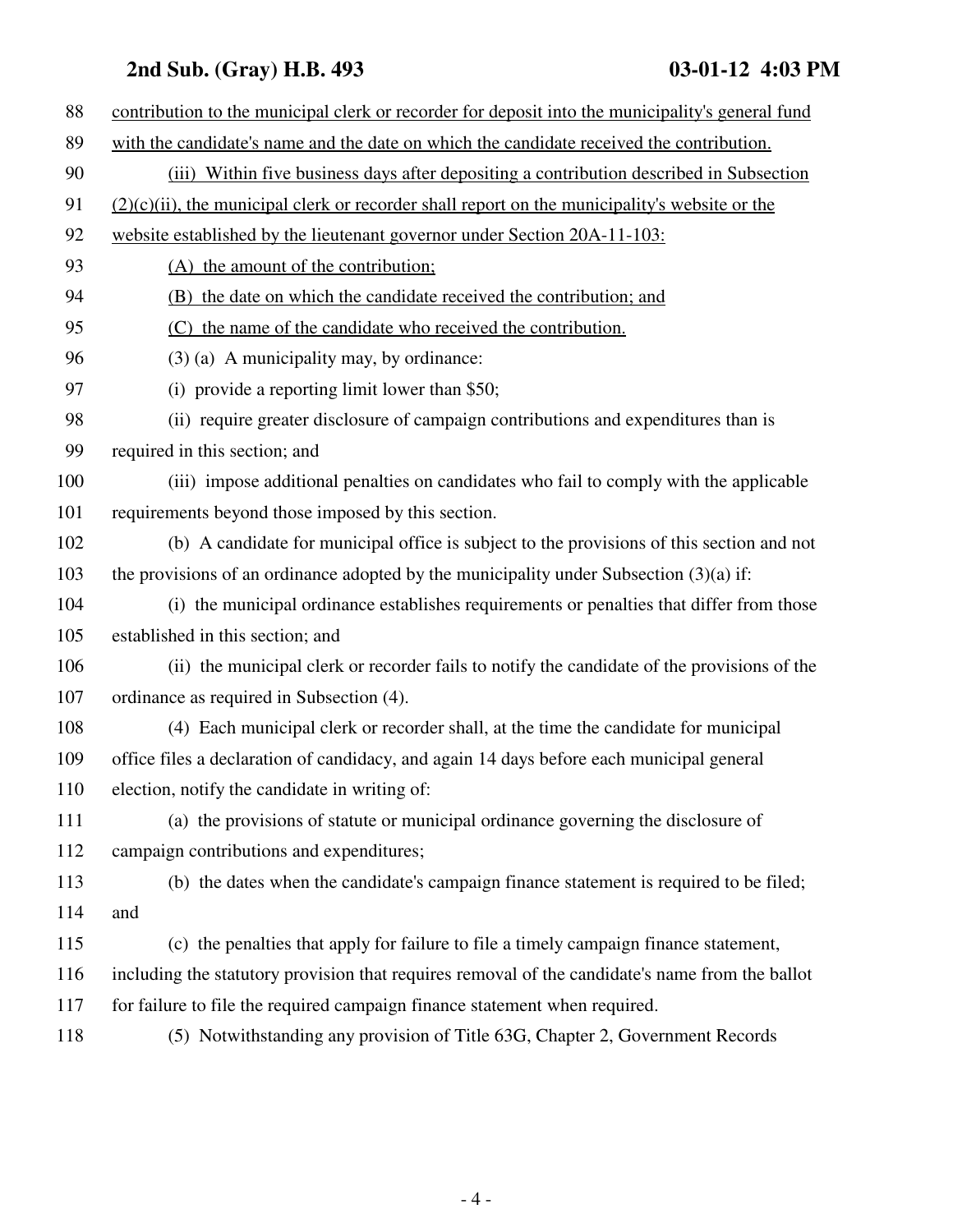**03-01-12 4:03 PM 2nd Sub. (Gray) H.B. 493**

| 119 | Access and Management Act, the municipal clerk or recorder shall:                                 |
|-----|---------------------------------------------------------------------------------------------------|
| 120 | (a) make each campaign finance statement filed by a candidate available for public                |
| 121 | inspection and copying no later than one business day after the statement is filed; and           |
| 122 | (b) make the campaign finance statement filed by a candidate available for public                 |
| 123 | inspection by:                                                                                    |
| 124 | (i) (A) posting an electronic copy or the contents of the statement on the municipality's         |
| 125 | website no later than seven business days after the statement is filed; and                       |
| 126 | (B) verifying that the address of the municipality's website has been provided to the             |
| 127 | lieutenant governor in order to meet the requirements of Subsection 20A-11-103(5); or             |
| 128 | (ii) submitting a copy of the statement to the lieutenant governor for posting on the             |
| 129 | website established by the lieutenant governor under Section 20A-11-103 no later than two         |
| 130 | business days after the statement is filed.                                                       |
| 131 | $(6)$ (a) If a candidate fails to file a campaign finance statement before the municipal          |
| 132 | general election by the deadline specified in Subsection $(2)(a)(i)(A)$ , the municipal clerk or  |
| 133 | recorder shall inform the appropriate election official who:                                      |
| 134 | $(i)$ shall:                                                                                      |
| 135 | (A) if practicable, remove the candidate's name from the ballot by blacking out the               |
| 136 | candidate's name before the ballots are delivered to voters; or                                   |
| 137 | (B) if removing the candidate's name from the ballot is not practicable, inform the               |
| 138 | voters by any practicable method that the candidate has been disqualified and that votes cast for |
| 139 | the candidate will not be counted; and                                                            |
| 140 | (ii) may not count any votes for that candidate.                                                  |
| 141 | (b) Notwithstanding Subsection $(6)(a)$ , a candidate who files a campaign finance                |
| 142 | statement seven days before a municipal general election is not disqualified if:                  |
| 143 | (i) the statement details accurately and completely the information required under                |
| 144 | Subsection (2)(b), except for inadvertent omissions or insignificant errors or inaccuracies; and  |
| 145 | (ii) the omissions, errors, or inaccuracies are corrected in an amended report or in the          |
| 146 | next scheduled report.                                                                            |
| 147 | (7) A campaign finance statement required under this section is considered filed if it is         |
| 148 | received in the municipal clerk or recorder's office by 5 p.m. on the date that is it due.        |
| 149 | (8) (a) A private party in interest may bring a civil action in district court to enforce the     |
|     |                                                                                                   |

- 5 -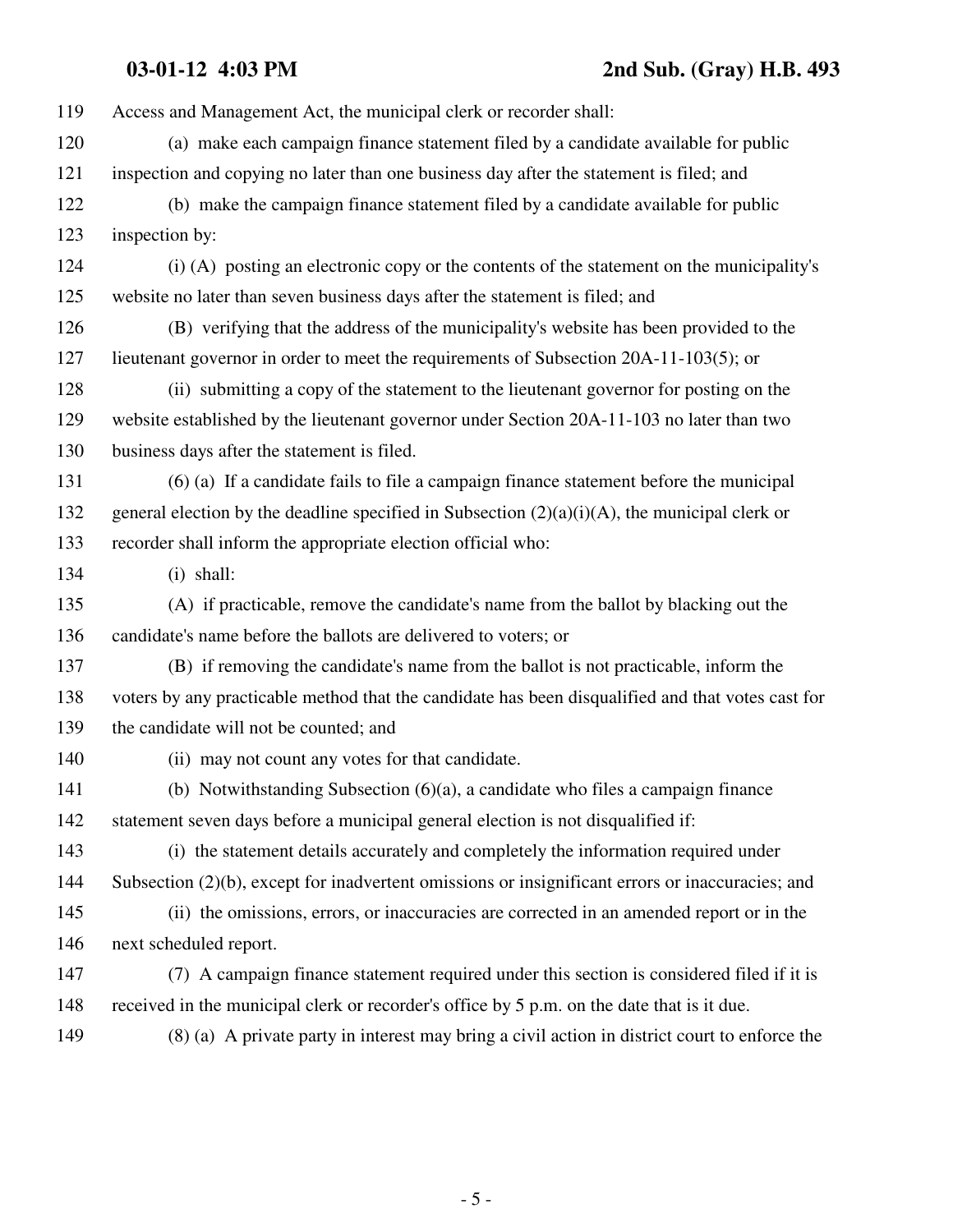| 150 | provisions of this section or an ordinance adopted under this section.                            |
|-----|---------------------------------------------------------------------------------------------------|
| 151 | (b) In a civil action under Subsection $(8)(a)$ , the court may award costs and attorney's        |
| 152 | fees to the prevailing party.                                                                     |
| 153 | Section 2. Section 17-16-6.5 is amended to read:                                                  |
| 154 | 17-16-6.5. Campaign financial disclosure in county elections.                                     |
| 155 | (1) (a) [By January 1, 1996, each] Each county shall adopt an ordinance establishing              |
| 156 | campaign finance disclosure requirements for candidates for county office.                        |
| 157 | (b) The ordinance shall include:                                                                  |
| 158 | (i) a requirement that each candidate for county office report [his] the candidate's              |
| 159 | itemized and total campaign contributions and expenditures at least once within the two weeks     |
| 160 | before the election and at least once within two months after the election;                       |
| 161 | (ii) a definition of "contribution" and "expenditure" that requires reporting of                  |
| 162 | nonmonetary contributions such as in-kind contributions and contributions of tangible things;     |
| 163 | and                                                                                               |
| 164 | (iii) a requirement that the financial reports identify:                                          |
| 165 | (A) for each contribution of more than \$50, if the name of the donor of the contribution         |
| 166 | is known, the name of the donor of the contribution and the amount of the contribution; and       |
| 167 | (B) for each expenditure, the name of the recipient and the amount of the expenditure.            |
| 168 | (c) The ordinance shall require:                                                                  |
| 169 | (i) a person who makes a cash contribution that exceeds \$50 to disclose the person's             |
| 170 | name to the candidate who receives the contribution;                                              |
| 171 | (ii) a candidate who receives an anonymous cash contribution that exceeds \$50 to,                |
| 172 | within five business days after receiving the contribution, submit the contribution to the county |
| 173 | clerk for deposit into the county's general fund with the candidate's name and the date on which  |
| 174 | the candidate received the contribution; and                                                      |
| 175 | (iii) a county clerk who deposits a contribution described in Subsection $(1)(c)(ii)$ to,         |
| 176 | within five days after depositing the contribution, report on the county's website or the website |
| 177 | established by the lieutenant governor under Section 20A-11-103:                                  |
| 178 | (A) the amount of the contribution;                                                               |
| 179 | (B) the date on which the candidate received the contribution; and                                |
| 180 | (C) the name of the candidate who received the contribution.                                      |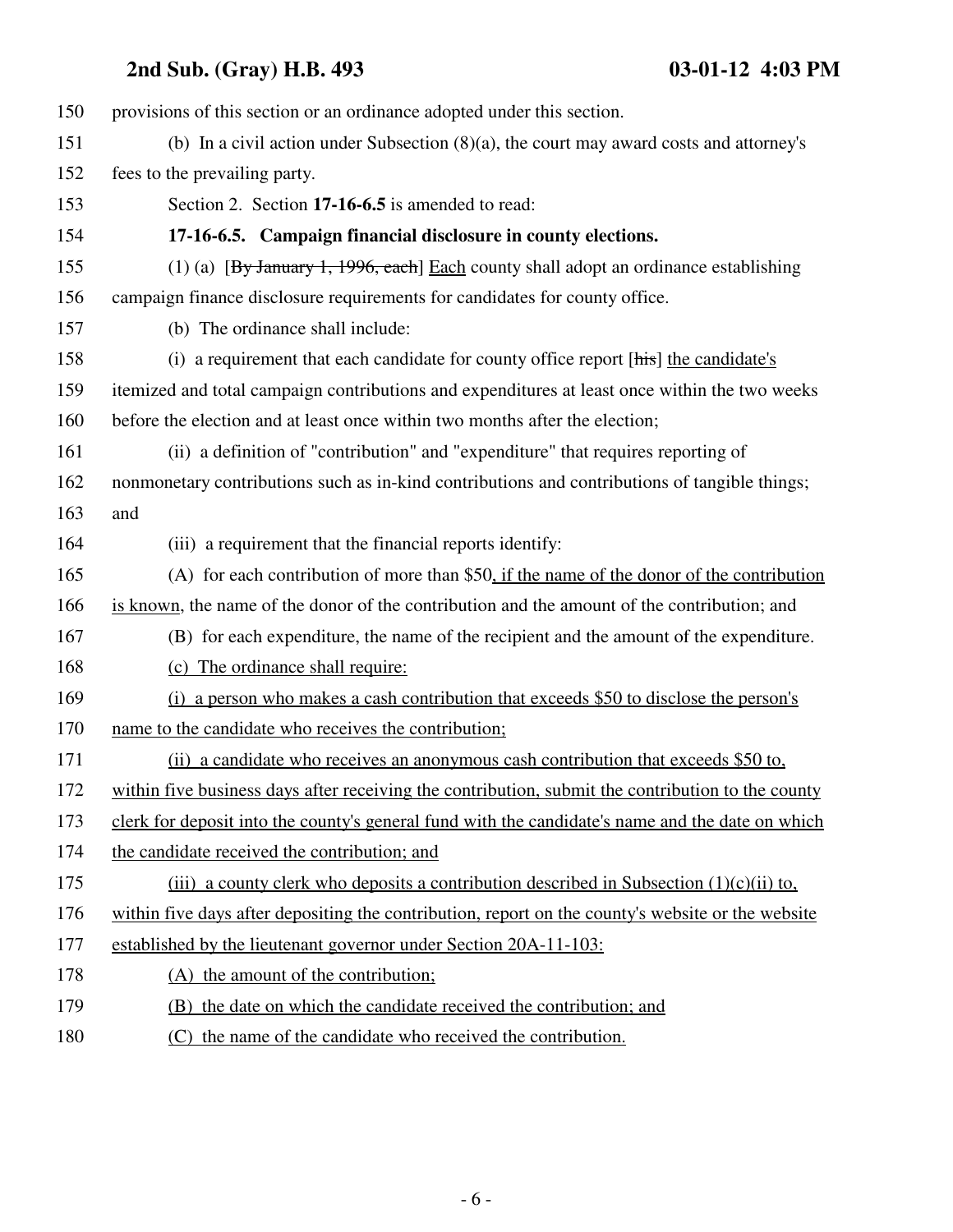### **03-01-12 4:03 PM 2nd Sub. (Gray) H.B. 493**

| 181 | (2) $[(a)$ Except as provided in Subsection $(2)(b)$ , if If any county fails to adopt a         |
|-----|--------------------------------------------------------------------------------------------------|
| 182 | campaign finance disclosure ordinance [by January 1, 1996] described in Subsection (1),          |
| 183 | candidates for county office shall comply with the financial reporting requirements contained    |
| 184 | in Subsections $(3)$ through $(6)$ .                                                             |
| 185 | $[$ (b) If, after August 1, 1995, any county adopts a campaign finance ordinance meeting         |
| 186 | the requirements of Subsection (1), that county need not comply with the requirements of         |
| 187 | Subsections $(3)$ through $(6)$ .                                                                |
| 188 | $(3)$ (a) Except as provided in Subsection $(3)(b)$ , and if there is no county ordinance        |
| 189 | meeting the requirements of this section, each candidate for elective office in any county who   |
| 190 | is not required to submit a campaign financial statement to the lieutenant governor shall file a |
| 191 | signed campaign financial statement with the county clerk:                                       |
| 192 | (i) seven days before the date of the regular general election, reporting each                   |
| 193 | contribution of more than \$50 and each expenditure as of 10 days before the date of the regular |
| 194 | general election; and                                                                            |
| 195 | (ii) no later than 30 days after the date of the regular general election.                       |
| 196 | (b) Candidates for community council offices are exempt from the requirements of this            |
|     |                                                                                                  |
| 197 | section.                                                                                         |
| 198 | (4) (a) The statement filed seven days before the regular general election shall include:        |
| 199 | (i) a list of each contribution of more than \$50 received by the candidate if the name of       |
| 200 | the donor is known, and the name of the donor;                                                   |
| 201 | (ii) an aggregate total of all contributions of \$50 or less received by the candidate; and      |
| 202 | (iii) a list of each expenditure for political purposes made during the campaign period,         |
| 203 | and the recipient of each expenditure.                                                           |
| 204 | (b) The statement filed 30 days after the regular general election shall include:                |
| 205 | (i) a list of each contribution of more than \$50 received after the cutoff date for the         |
| 206 | statement filed seven days before the election, and the name of the donor;                       |
| 207 | (ii) an aggregate total of all contributions of \$50 or less received by the candidate after     |
| 208 | the cutoff date for the statement filed seven days before the election; and                      |
| 209 | (iii) a list of all expenditures for political purposes made by the candidate after the          |
| 210 | cutoff date for the statement filed seven days before the election, and the recipient of each    |
| 211 | expenditure.                                                                                     |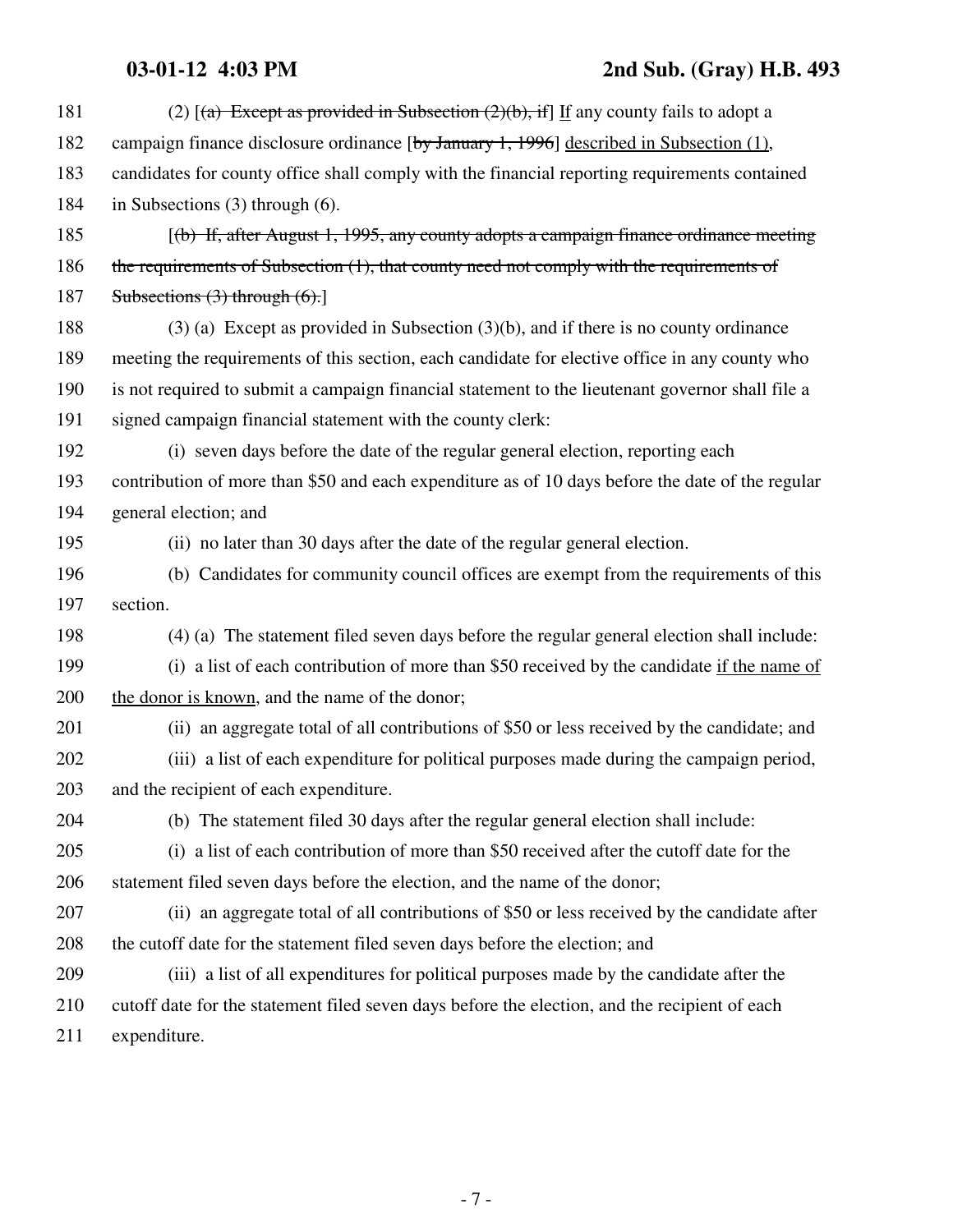| 212 | (5) Candidates for elective office in any county who are eliminated at a primary                                 |
|-----|------------------------------------------------------------------------------------------------------------------|
| 213 | election shall file a signed campaign financial statement containing the information required by                 |
| 214 | this section not later than 30 days after the primary election.                                                  |
| 215 | $(6)$ (a) A person who makes a cash contribution that exceeds \$50 shall disclose the                            |
| 216 | person's name to the candidate who receives the contribution.                                                    |
| 217 | (b) If a candidate receives an anonymous cash contribution that exceeds \$50, within                             |
| 218 | five business days after receiving the contribution, the candidate shall submit the contribution                 |
| 219 | to the county clerk for deposit into the county's general fund with the candidate's name and the                 |
| 220 | date on which the candidate received the contribution.                                                           |
| 221 | (c) Within five business days after depositing a contribution described in Subsection                            |
| 222 | (6)(b), the county clerk shall report on the county's website or the website established by the                  |
| 223 | lieutenant governor under Section 20A-11-103:                                                                    |
| 224 | (i) the amount of the contribution;                                                                              |
| 225 | (ii) the date on which the candidate received the contribution; and                                              |
| 226 | (iii) the name of the candidate who received the contribution.                                                   |
| 227 | $[\text{(\theta)}]$ (7) Any person who fails to comply with this section is guilty of an infraction.             |
| 228 | $[\langle 7\rangle]$ (8) Counties may, by ordinance, enact requirements that:                                    |
| 229 | (a) require greater disclosure of campaign contributions and expenditures; and                                   |
| 230 | (b) impose additional penalties.                                                                                 |
| 231 | $[\frac{1}{2}, \frac{1}{2}]$ (9) (a) If a candidate fails to file an interim report due before the election, the |
| 232 | county clerk shall, after making a reasonable attempt to discover if the report was timely                       |
| 233 | mailed, inform the appropriate election officials who:                                                           |
| 234 | (i) shall, if practicable, remove the name of the candidate by blacking out the                                  |
| 235 | candidate's name before the ballots are delivered to voters; or                                                  |
| 236 | (ii) shall, if removing the candidate's name from the ballot is not practicable, inform                          |
| 237 | the voters by any practicable method that the candidate has been disqualified and that votes                     |
| 238 | cast for the candidate will not be counted; and                                                                  |
| 239 | (iii) may not count any votes for that candidate.                                                                |
| 240 | (b) Notwithstanding Subsection $[\frac{49}{19}] (9)(a)$ , a candidate is not disqualified if:                    |
| 241 | (i) the candidate files the reports required by this section;                                                    |
| 242 | (ii) those reports are completed, detailing accurately and completely the information                            |
|     |                                                                                                                  |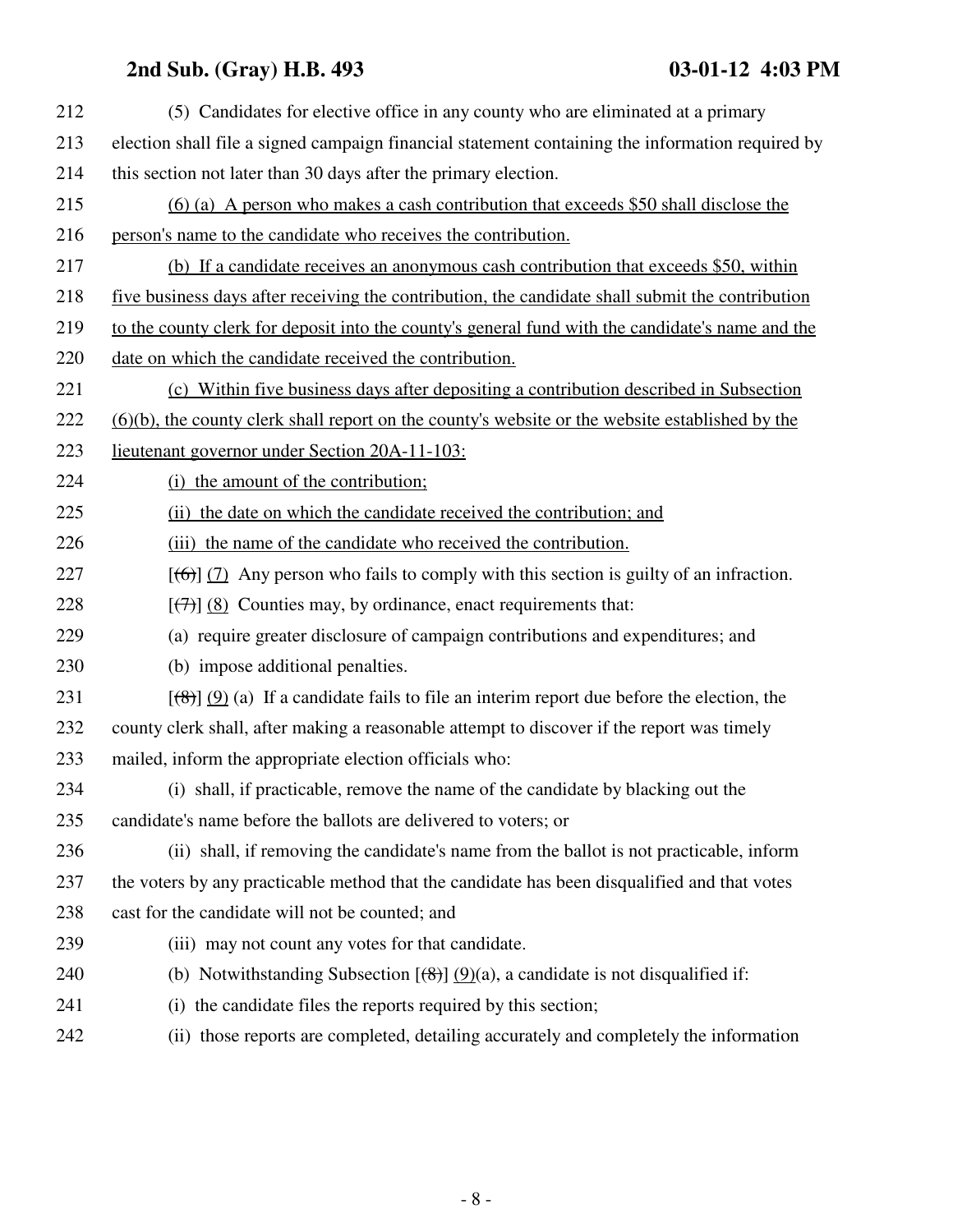| 243 | required by this section except for inadvertent omissions or insignificant errors or inaccuracies;                       |
|-----|--------------------------------------------------------------------------------------------------------------------------|
| 244 | and                                                                                                                      |
| 245 | (iii) those omissions, errors, or inaccuracies are corrected in an amended report or in                                  |
| 246 | the next scheduled report.                                                                                               |
| 247 | (c) A report is considered filed if:                                                                                     |
| 248 | (i) it is received in the county clerk's office no later than 5 p.m. on the date that it is                              |
| 249 | due;                                                                                                                     |
| 250 | (ii) it is received in the county clerk's office with a $[\overline{U.S.}]$ United States Postal Service                 |
| 251 | postmark three days or more before the date that the report was due; or                                                  |
| 252 | (iii) the candidate has proof that the report was mailed, with appropriate postage and                                   |
| 253 | addressing, three days before the report was due.                                                                        |
| 254 | $[\langle 9 \rangle]$ (10) (a) Any private party in interest may bring a civil action in district court to               |
| 255 | enforce the provisions of this section or any ordinance adopted under this section.                                      |
| 256 | (b) In a civil action filed under Subsection $[\left(\frac{\Theta}{2}\right)] (10)(a)$ , the court shall award costs and |
| 257 | attorney's fees to the prevailing party.                                                                                 |
| 258 | $[(10)(11)]$ Notwithstanding any provision of Title 63G, Chapter 2, Government                                           |
| 259 | Records Access and Management Act, the county clerk shall:                                                               |
| 260 | (a) make each campaign finance statement filed by a candidate available for public                                       |
| 261 | inspection and copying no later than one business day after the statement is filed; and                                  |
| 262 | (b) make the campaign finance statement filed by a candidate available for public                                        |
| 263 | inspection by:                                                                                                           |
| 264 | (i) (A) posting an electronic copy or the contents of the statement on the county's                                      |
| 265 | website no later than seven business days after the statement is filed; and                                              |
| 266 | (B) verifying that the address of the county's website has been provided to the                                          |
| 267 | lieutenant governor in order to meet the requirements of Subsection 20A-11-103(5); or                                    |
| 268 | (ii) submitting a copy of the statement to the lieutenant governor for posting on the                                    |
| 269 | website established by the lieutenant governor under Section 20A-11-103 no later than two                                |
| 270 | business days after the statement is filed.                                                                              |
| 271 | Section 3. Section 20A-11-201 is amended to read:                                                                        |
| 272 | 20A-11-201. State office candidate -- Separate bank account for campaign funds.                                          |
| 273 | (1) (a) [Each] Except as provided by Subsection $(1)(b)$ , each state office candidate or                                |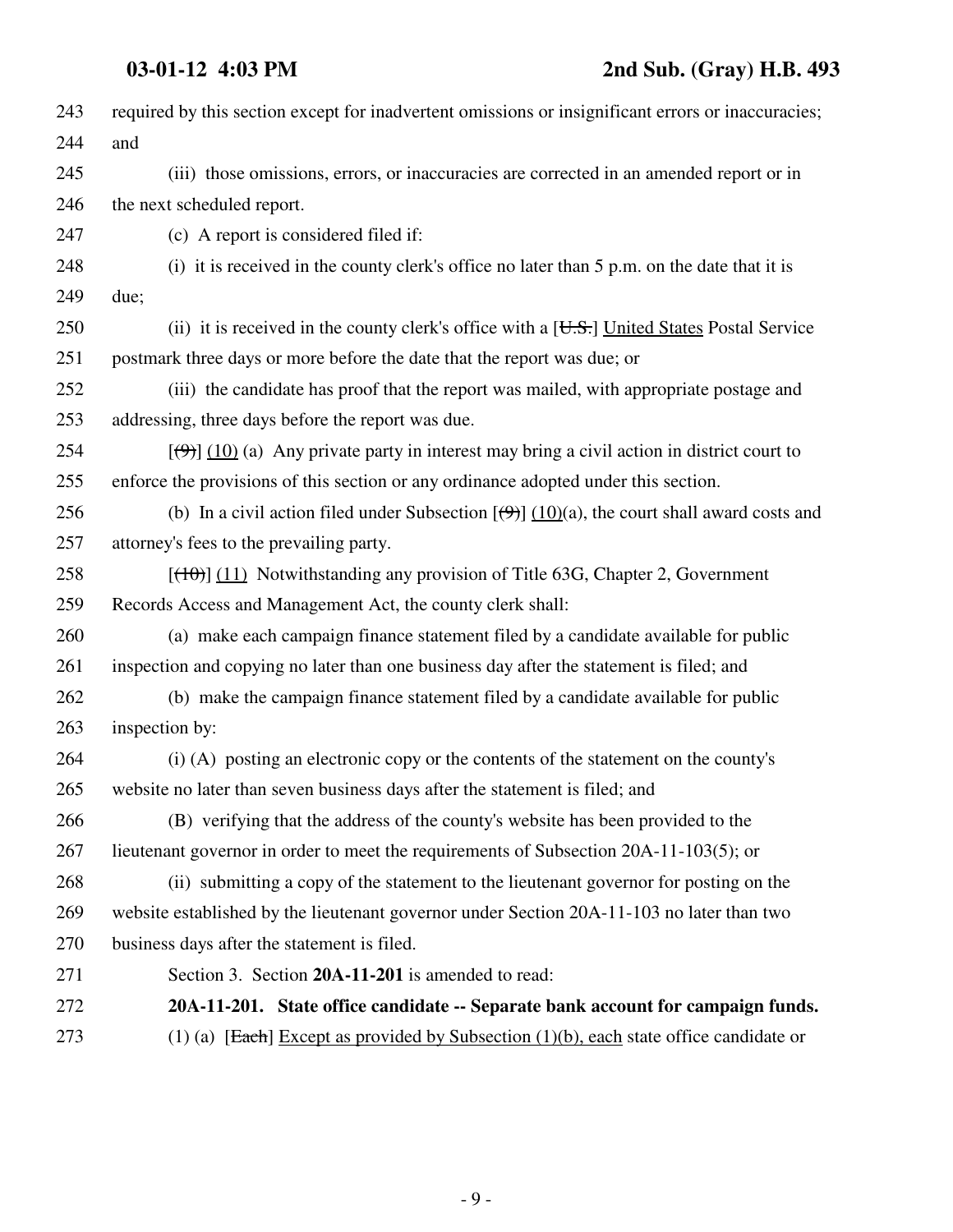| 274 | the candidate's personal campaign committee shall deposit each contribution and public service  |
|-----|-------------------------------------------------------------------------------------------------|
| 275 | assistance received in one or more separate campaign accounts in a financial institution.       |
| 276 | (b) If a state office candidate receives an anonymous cash contribution that exceeds            |
| 277 | \$50, the state office candidate:                                                               |
| 278 | (i) shall, within 30 days after receiving the contribution, submit the contribution to the      |
| 279 | lieutenant governor for deposit into the General Fund with the candidate's name and the date on |
| 280 | which the candidate received the contribution; and                                              |
| 281 | (ii) is not required to report the contribution on a financial statement.                       |
| 282 | (c) Within five business days after depositing a contribution described in Subsection           |
| 283 | $(1)(b)(i)$ , the lieutenant governor shall report on the website established under Section     |
| 284 | 20A-11-103:                                                                                     |
| 285 | (i) the amount of the contribution;                                                             |
| 286 | (ii) the date on which the candidate received the contribution; and                             |
| 287 | (iii) the name of the candidate who received the contribution.                                  |
| 288 | $[\theta]$ (d) A state office candidate or a candidate's personal campaign committee may        |
| 289 | not use money deposited in a campaign account for:                                              |
| 290 | (i) a personal use expenditure; or                                                              |
| 291 | (ii) an expenditure prohibited by law.                                                          |
| 292 | (2) A state office candidate or the candidate's personal campaign committee may not             |
| 293 | deposit or mingle any contributions received into a personal or business account.               |
| 294 | (3) If a person who is no longer a state office candidate chooses not to expend the             |
| 295 | money remaining in a campaign account, the person shall continue to file the year-end           |
| 296 | summary report required by Section 20A-11-203 until the statement of dissolution and final      |
| 297 | summary report required by Section 20A-11-205 are filed with the lieutenant governor.           |
| 298 | $(4)$ (a) Except as provided in Subsection $(4)(b)$ and Section 20A-11-402, a person who        |
| 299 | is no longer a state office candidate may not expend or transfer the money in a campaign        |
| 300 | account in a manner that would cause the former state office candidate to recognize the money   |
| 301 | as taxable income under federal tax law.                                                        |
| 302 | (b) A person who is no longer a state office candidate may transfer the money in a              |
| 303 | campaign account in a manner that would cause the former state office candidate to recognize    |
| 304 | the money as taxable income under federal tax law if the transfer is made to a campaign         |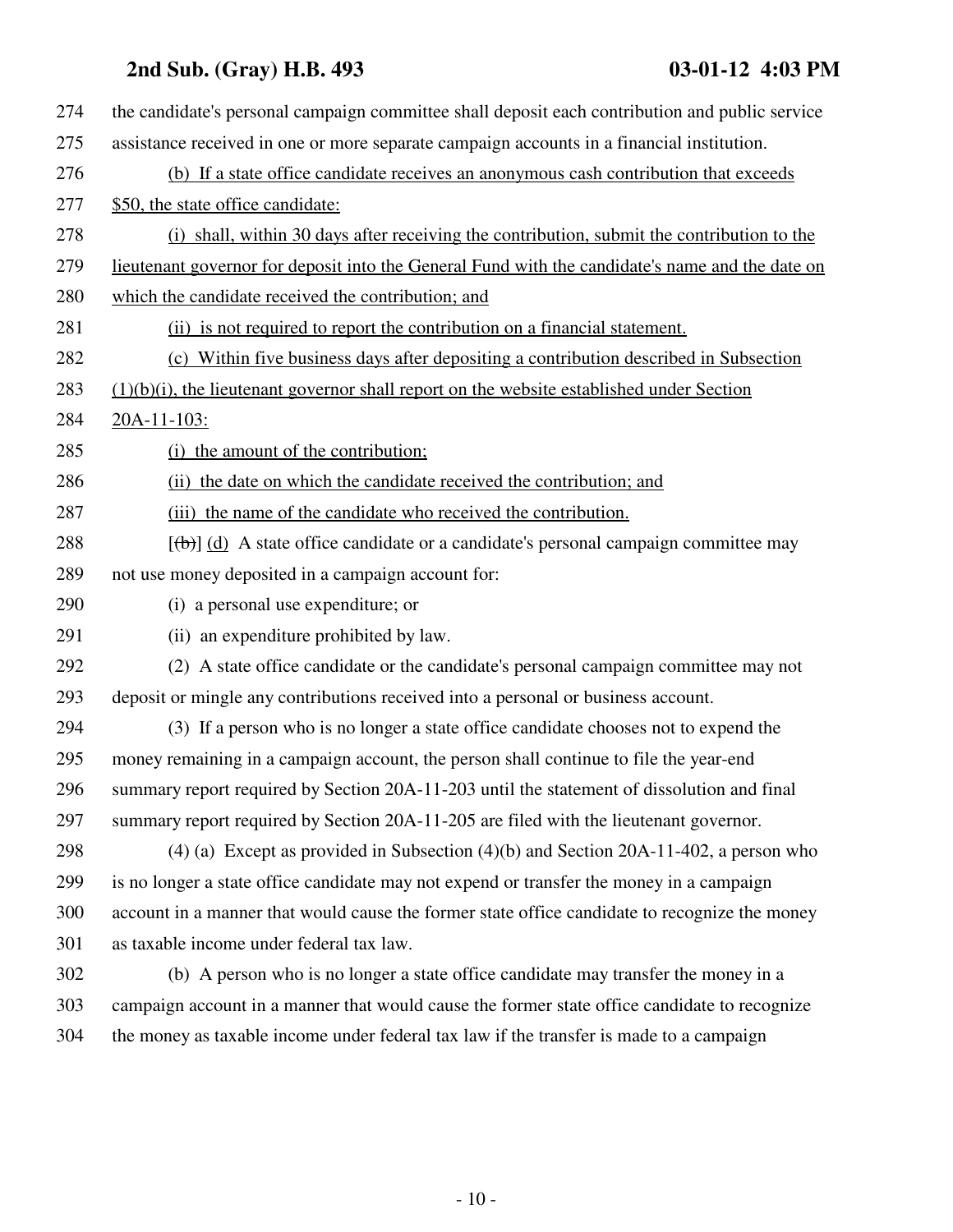| 305 | account for federal office.                                                                     |
|-----|-------------------------------------------------------------------------------------------------|
| 306 | $(5)$ (a) As used in this Subsection $(5)$ and Section 20A-11-204, "received" means:            |
| 307 | (i) for a cash contribution, that the cash is given to a state office candidate or a member     |
| 308 | of the candidate's personal campaign committee;                                                 |
| 309 | (ii) for a contribution that is a negotiable instrument or check, that the negotiable           |
| 310 | instrument or check is negotiated; and                                                          |
| 311 | (iii) for any other type of contribution, that any portion of the contribution's benefit        |
| 312 | inures to the state office candidate.                                                           |
| 313 | (b) Each state office candidate shall report each contribution and public service               |
| 314 | assistance to the lieutenant governor within 30 days after the contribution or public service   |
| 315 | assistance is received.                                                                         |
| 316 | Section 4. Section 20A-11-301 is amended to read:                                               |
| 317 | 20A-11-301. Legislative office candidate -- Campaign finance requirements --                    |
| 318 | Candidate as a political action committee officer.                                              |
| 319 | (1) (a) (i) [Each] Except as provided by Subsection $(1)(b)$ , each legislative office          |
| 320 | candidate shall deposit each contribution and public service assistance received in one or more |
| 321 | separate accounts in a financial institution that are dedicated only to that purpose.           |
| 322 | (ii) A legislative office candidate may:                                                        |
| 323 | (A) receive a contribution or public service assistance from a political action                 |
| 324 | committee registered under Section 20A-11-601; and                                              |
| 325 | (B) be designated by a political action committee as an officer who has primary                 |
| 326 | decision-making authority as described in Section 20A-11-601.                                   |
| 327 | (b) If a legislative office candidate receives an anonymous cash contribution that              |
| 328 | exceeds \$50, the legislative office candidate:                                                 |
| 329 | (i) shall, within five business days after receiving the contribution, submit the               |
| 330 | contribution to the lieutenant governor for deposit into the General Fund with the candidate's  |
| 331 | name and the date on which the candidate received the contribution; and                         |
| 332 | (ii) is not required to report the contribution on a financial statement.                       |
| 333 | (c) Within five business days after depositing a contribution described in Subsection           |
| 334 | $(1)(b)(i)$ , the lieutenant governor shall report on the website established under Section     |
| 335 | $20A-11-103$ :                                                                                  |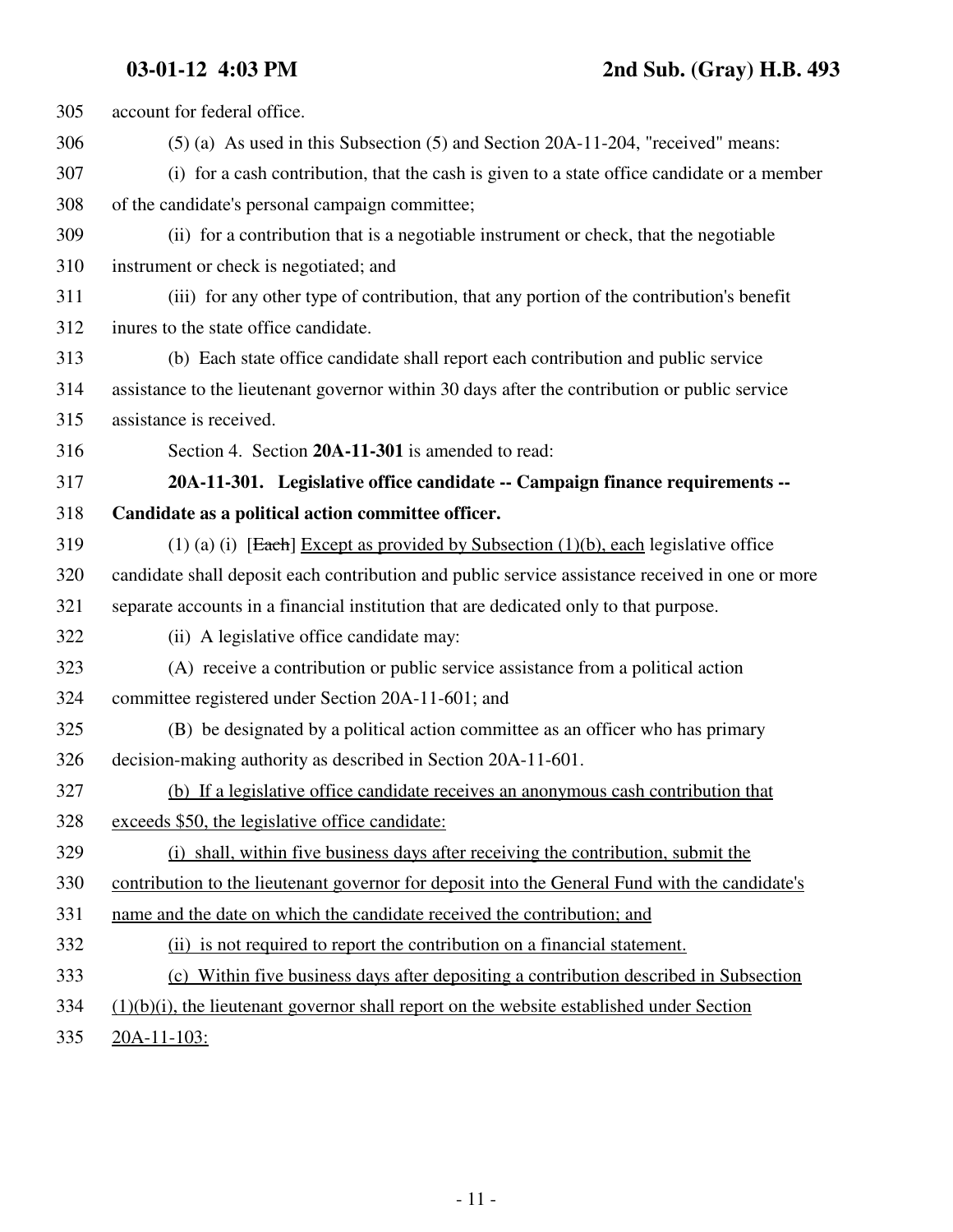| 336 | (i) the amount of the contribution;                                                              |
|-----|--------------------------------------------------------------------------------------------------|
| 337 | (ii) the date on which the candidate received the contribution; and                              |
| 338 | (iii) the name of the candidate who received the contribution.                                   |
| 339 | $[\text{(+)}]$ (d) A legislative office candidate or the candidate's personal campaign committee |
| 340 | may not use money deposited in an account described in Subsection $(1)(a)(i)$ for:               |
| 341 | (i) a personal use expenditure; or                                                               |
| 342 | (ii) an expenditure prohibited by law.                                                           |
| 343 | (2) A legislative office candidate may not deposit or mingle any contributions or public         |
| 344 | service assistance received into a personal or business account.                                 |
| 345 | (3) If a person who is no longer a legislative candidate chooses not to expend the               |
| 346 | money remaining in a campaign account, the person shall continue to file the year-end            |
| 347 | summary report required by Section 20A-11-302 until the statement of dissolution and final       |
| 348 | summary report required by Section 20A-11-304 are filed with the lieutenant governor.            |
| 349 | $(4)$ (a) Except as provided in Subsection $(4)(b)$ and Section 20A-11-402, a person who         |
| 350 | is no longer a legislative office candidate may not expend or transfer the money in a campaign   |
| 351 | account in a manner that would cause the former legislative office candidate to recognize the    |
| 352 | money as taxable income under federal tax law.                                                   |
| 353 | (b) A person who is no longer a legislative office candidate may transfer the money in           |
| 354 | a campaign account in a manner that would cause the former legislative office candidate to       |
| 355 | recognize the money as taxable income under federal tax law if the transfer is made to a         |
| 356 | campaign account for federal office.                                                             |
| 357 | (5) (a) As used in this Subsection (5) and Section 20A-11-303, "received" means:                 |
| 358 | (i) for a cash contribution, that the cash is given to a legislative office candidate or a       |
| 359 | member of the candidate's personal campaign committee;                                           |
| 360 | (ii) for a contribution that is a negotiable instrument or check, that the negotiable            |
| 361 | instrument or check is negotiated; and                                                           |
| 362 | (iii) for any other type of contribution, that any portion of the contribution's benefit         |
| 363 | inures to the legislative office candidate.                                                      |
| 364 | (b) Each legislative office candidate shall report each contribution and public service          |
| 365 | assistance to the lieutenant governor within 30 days after the contribution or public service    |
| 366 | assistance is received.                                                                          |
|     |                                                                                                  |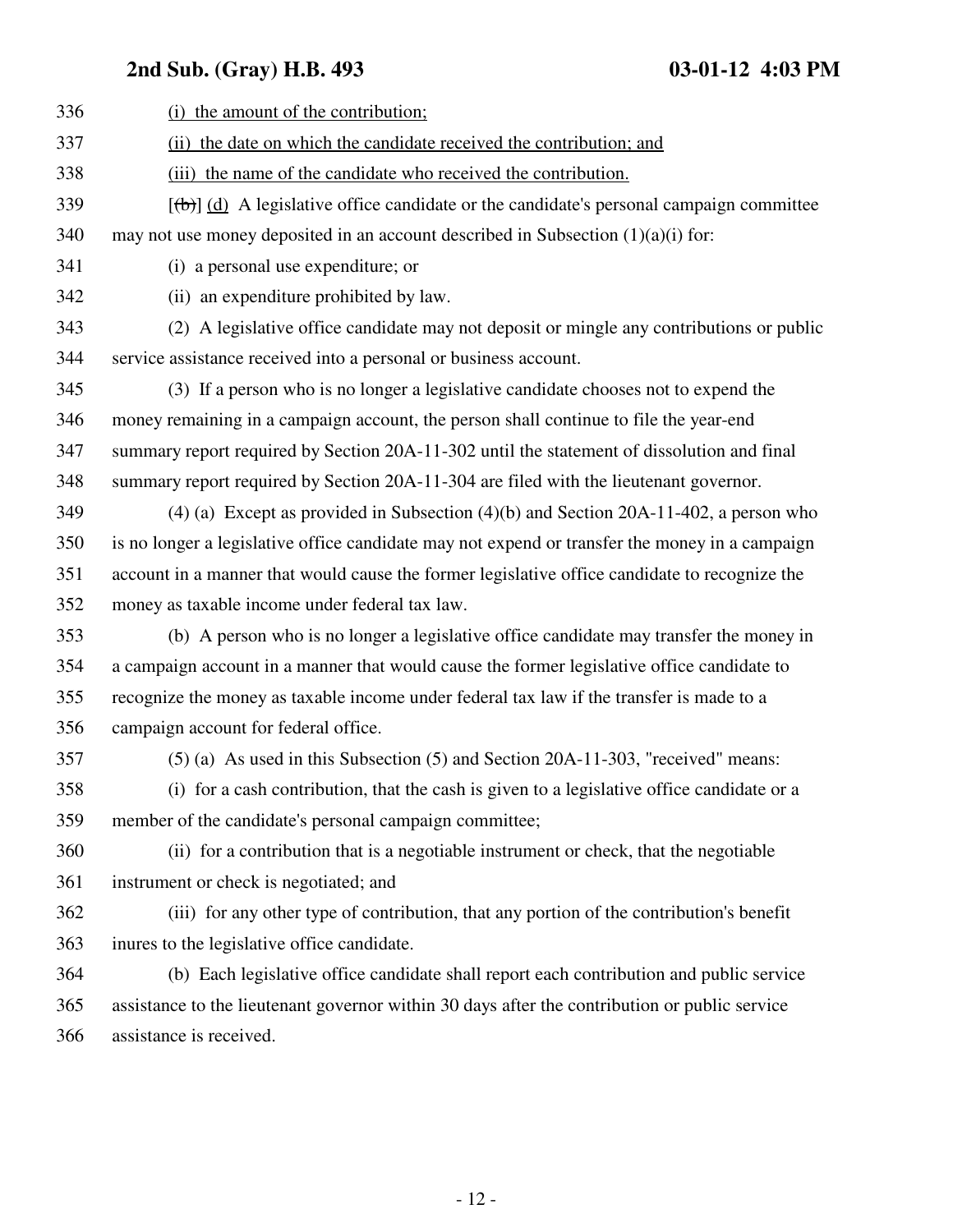**03-01-12 4:03 PM 2nd Sub. (Gray) H.B. 493**

| 367 | Section 5. Section 20A-11-401 is amended to read:                                          |
|-----|--------------------------------------------------------------------------------------------|
| 368 | 20A-11-401. Officeholder financial reporting requirements -- Year-end summary              |
| 369 | report -- Officeholder as a political action committee officer -- Deposit of anonymous     |
| 370 | contribution.                                                                              |
| 371 | (1) (a) Each officeholder shall file a summary report by January 10 of each year.          |
| 372 | (b) An officeholder that is required to file a summary report both as an officeholder and  |
| 373 | as a candidate for office under the requirements of this chapter may file a single summary |
| 374 | report as a candidate and an officeholder, provided that the combined report meets the     |
| 375 | requirements of:                                                                           |
| 376 | (i) this section; and                                                                      |
| 377 | (ii) the section that provides the requirements for the summary report filed by the        |
| 378 | officeholder in the officeholder's capacity of a candidate for office.                     |
| 379 | (2) (a) Each summary report shall include the following information as of December 31      |
| 380 | of the previous year:                                                                      |
| 381 | (i) the net balance of the last summary report, if any;                                    |
| 382 | (ii) a single figure equal to the total amount of receipts received since the last summary |
| 383 | report, if any;                                                                            |
| 384 | (iii) a single figure equal to the total amount of expenditures made since the last        |
| 385 | summary report, if any;                                                                    |
| 386 | (iv) a detailed listing of each contribution and public service assistance received since  |
| 387 | the last summary report;                                                                   |
| 388 | (v) for each nonmonetary contribution:                                                     |
| 389 | (A) the fair market value of the contribution with that information provided by the        |
| 390 | contributor; and                                                                           |
| 391 | (B) a specific description of the contribution;                                            |
| 392 | (vi) a detailed listing of each expenditure made since the last summary report;            |
| 393 | (vii) for each nonmonetary expenditure, the fair market value of the expenditure;          |
| 394 | (viii) a net balance for the year consisting of the net balance from the last summary      |
| 395 | report plus all receipts minus all expenditures; and                                       |
| 396 | (ix) the name of a political action committee for which the officeholder is designated     |
| 397 | as an officer who has primary decision-making authority under Section 20A-11-601.          |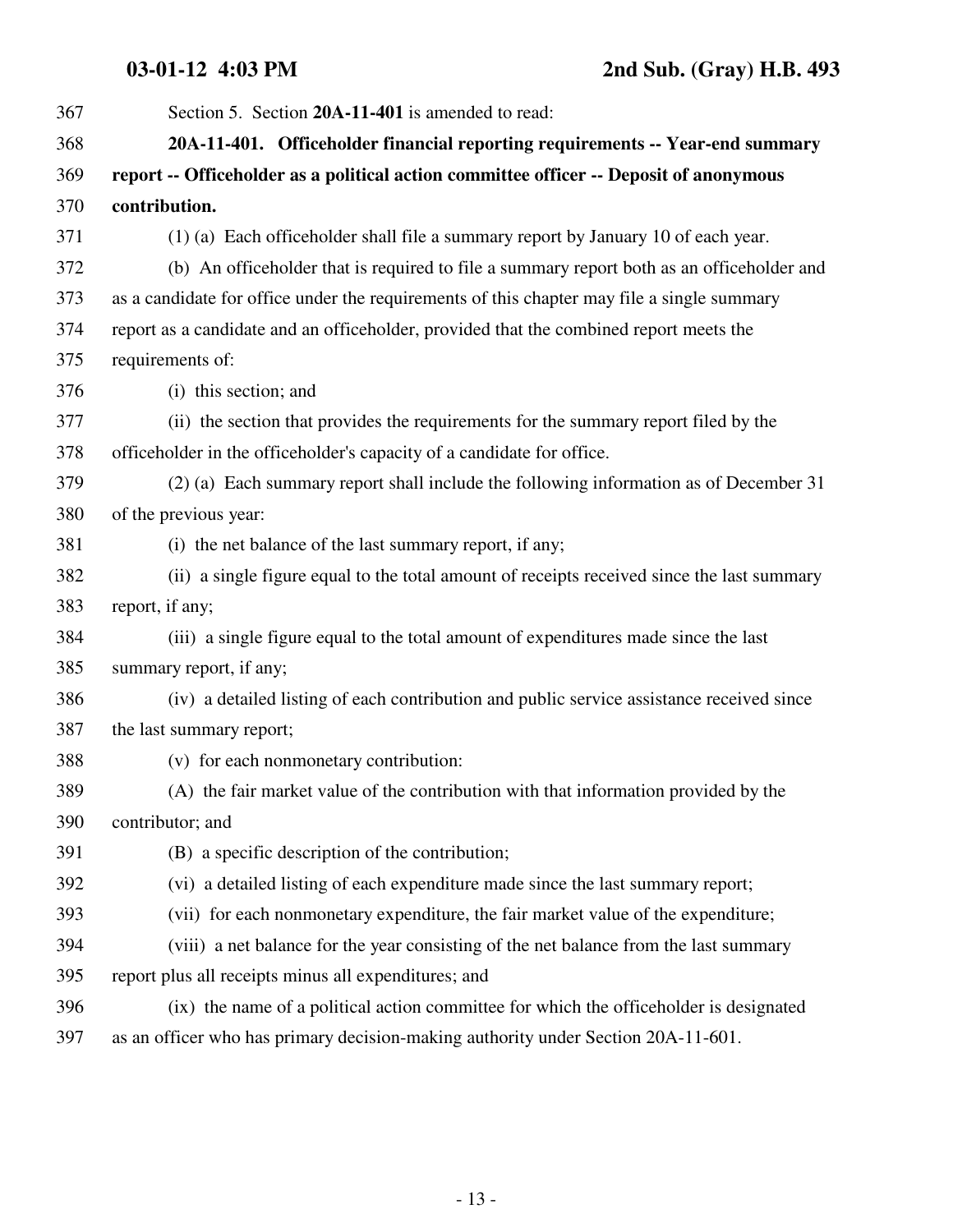| 398 | (b) (i) For all individual contributions or public service assistance of \$50 or less, a           |
|-----|----------------------------------------------------------------------------------------------------|
| 399 | single aggregate figure may be reported without separate detailed listings.                        |
| 400 | (ii) Two or more contributions from the same source that have an aggregate total of                |
| 401 | more than \$50 may not be reported in the aggregate, but shall be reported separately.             |
| 402 | (c) In preparing the report, all receipts and expenditures shall be reported as of                 |
| 403 | December 31 of the previous year.                                                                  |
| 404 | (3) The summary report shall contain a paragraph signed by the officeholder certifying             |
| 405 | that, to the best of the officeholder's knowledge, all receipts and all expenditures have been     |
| 406 | reported as of December 31 of the last calendar year and that there are no bills or obligations    |
| 407 | outstanding and unpaid except as set forth in that report.                                         |
| 408 | (4) An officeholder may:                                                                           |
| 409 | (a) receive public service assistance from a political action committee registered under           |
| 410 | Section 20A-11-601; and                                                                            |
| 411 | (b) be designated by a political action committee as an officer who has primary                    |
| 412 | decision-making authority as described in Section 20A-11-601.                                      |
| 413 | (5) (a) If an officeholder receives an anonymous cash contribution or cash public                  |
| 414 | service assistance that exceeds \$50, the officeholder:                                            |
| 415 | (i) except as provided by Subsection $(5)(c)$ , shall, within five business days after             |
| 416 | receiving the contribution or public service assistance, submit the contribution or public service |
| 417 | assistance to the lieutenant governor for deposit into the General Fund with the officeholder's    |
| 418 | name and the date on which the officeholder received the contribution or public service            |
| 419 | assistance; and                                                                                    |
| 420 | (ii) is not required to report the contribution or public service assistance on a financial        |
| 421 | statement.                                                                                         |
| 422 | (b) Within five business days after depositing a contribution or public service                    |
| 423 | assistance described in Subsection $(5)(a)$ , the lieutenant governor shall report on the website  |
| 424 | established under Section 20A-11-103:                                                              |
| 425 | (i) the amount of the contribution or public service assistance;                                   |
| 426 | (ii) the date on which the officeholder received the contribution or public service                |
| 427 | assistance; and                                                                                    |
| 428 | (iii) the name of the officeholder who received the contribution or public service                 |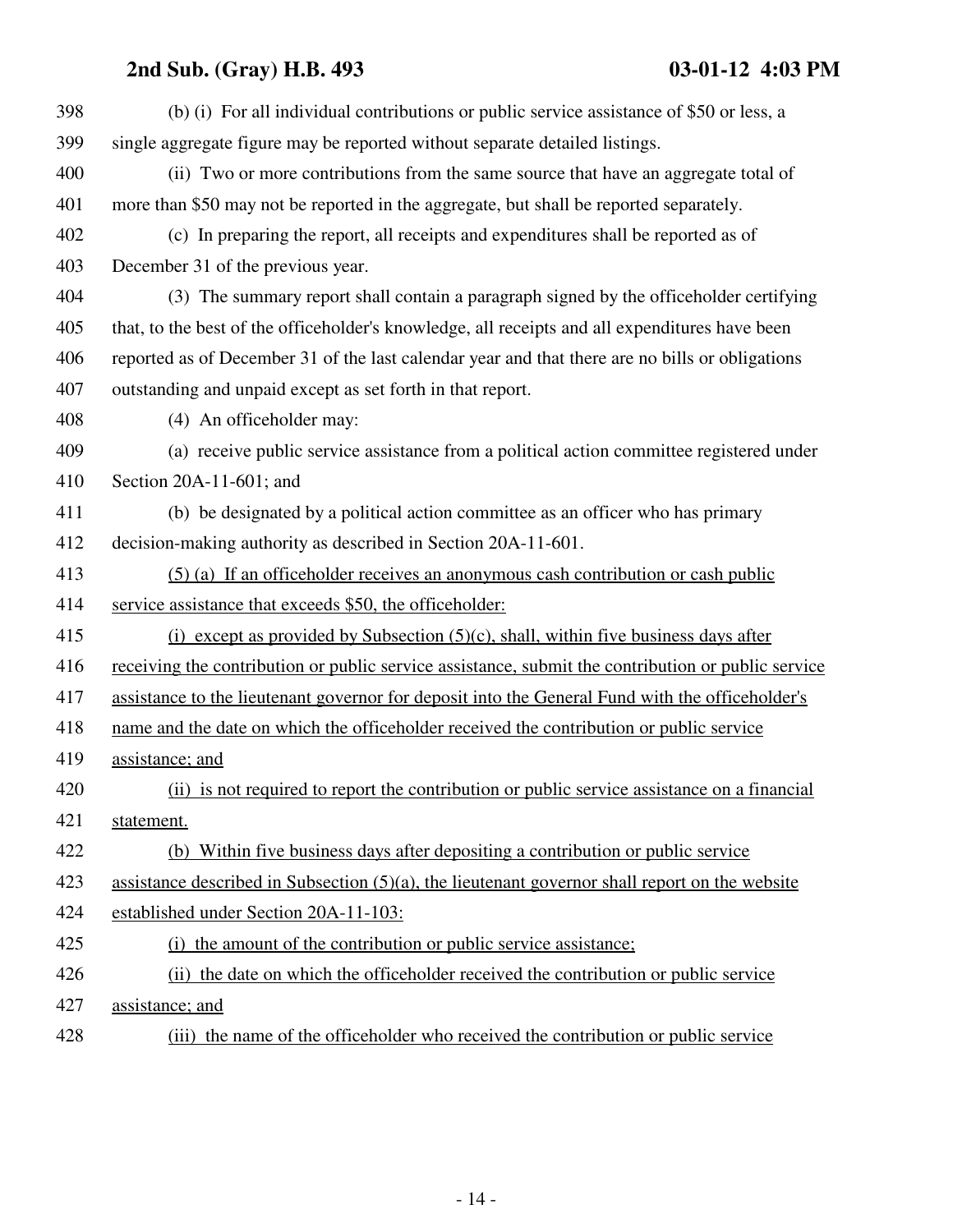| 429 | assistance.                                                                                           |
|-----|-------------------------------------------------------------------------------------------------------|
| 430 | (c) (i) A local school board member shall:                                                            |
| 431 | (A) submit an anonymous cash contribution or cash public service assistance that                      |
| 432 | exceeds \$50 to the school district's business administrator for deposit into the school district's   |
| 433 | general fund within five business days of receipt; and                                                |
| 434 | (B) disclose to the county clerk the amount of the contribution or public service                     |
| 435 | assistance and the date on which the local school board member received the contribution or           |
| 436 | public service assistance.                                                                            |
| 437 | (ii) Within five business days after receiving the disclosure described in Subsection                 |
| 438 | $(5)(c)(i)$ , the county clerk shall report on the county's website or the website established by the |
| 439 | lieutenant governor under Section 20A-11-103:                                                         |
| 440 | (A) the amount of the contribution or public service assistance;                                      |
| 441 | (B) the date on which the local school board member received the contribution or                      |
| 442 | public service assistance; and                                                                        |
| 443 | (C) the name of the local school board member who received the contribution or public                 |
| 444 | service assistance.                                                                                   |
| 445 | Section 6. Section 20A-11-901 is amended to read:                                                     |
| 446 | 20A-11-901. Political advertisements -- Requirement that ads designate                                |
| 447 | responsibility and authorization -- Report to lieutenant governor -- Unauthorized use of              |
| 448 | endorsements.                                                                                         |
| 449 | (1) (a) Whenever any person makes an expenditure for the purpose of financing an                      |
| 450 | advertisement expressly advocating the election or defeat of a clearly identified candidate, or       |
| 451 | solicits any contribution through any broadcasting station, newspaper, magazine, outdoor              |
| 452 | advertising facility, direct mailing, or any other type of general public political advertising, the  |
| 453 | advertisement:                                                                                        |
| 454 | (i) if paid for and authorized by a candidate or the candidate's campaign committee,                  |
| 455 | shall clearly state that the advertisement has been paid for by the candidate or the campaign         |
| 456 | committee;                                                                                            |
| 457 | (ii) if paid for by another person but authorized by a candidate or the candidate's                   |
| 458 | campaign committee, shall clearly state who paid for the advertisement and that the candidate         |
| 459 | or the campaign committee authorized the advertisement; or                                            |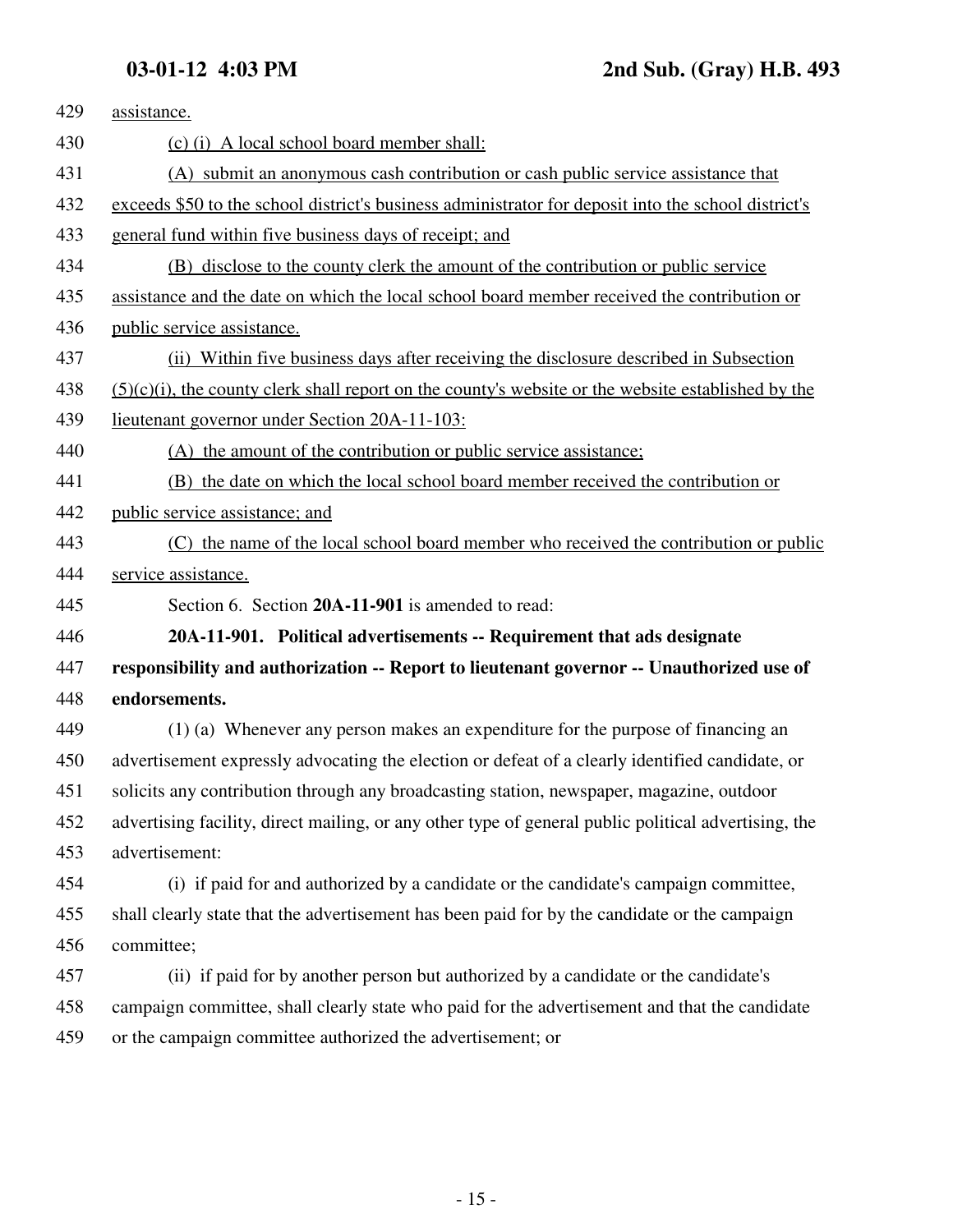| 490 | contribution prohibited.                                                                         |
|-----|--------------------------------------------------------------------------------------------------|
| 489 | 20A-11-904. Contribution given in another's name prohibited -- Anonymous                         |
| 488 | Section 7. Section 20A-11-904 is amended to read:                                                |
| 487 | advocate or oppose editorially any candidate for nomination or election.                         |
| 486 | (b) It is unlawful for any owner, editor, publisher, or agent to accept any payment to           |
| 485 | nomination or election.                                                                          |
| 484 | newspaper or other periodical to induce him to advocate or oppose editorially any candidate for  |
| 483 | (4) (a) It is unlawful for a person to pay the owner, editor, publisher, or agent of any         |
| 482 | advertisement, circular, poster, or publication without the express consent of that person.      |
| 481 | include or cause to be included the name of any person as endorser or supporter in any political |
| 480 | or election to any public office, or in connection with any question submitted to the voters,    |
| 479 | (3) A person may not, in order to promote the success of any candidate for nomination            |
| 478 | (v) the medium used to disseminate the electioneering communication.                             |
| 477 | (iv) the name of the identified referenced candidate; and                                        |
| 476 | (iii) the amount spent on the electioneering communication;                                      |
| 475 | communication;                                                                                   |
| 474 | described in Subsection $(2)(a)$ for the purpose of disseminating the electioneering             |
| 473 | (ii) the name and address of each person contributing at least \$100 to the person               |
| 472 | (i) the name and address of the person described in Subsection $(2)(a)$ ;                        |
| 471 | (b) The report shall include:                                                                    |
| 470 | payment or entering into a contract to make the payment.                                         |
| 469 | communication shall file a report with the lieutenant governor within 24 hours of making the     |
| 468 | $(2)$ (a) A person who is not a reporting entity and pays for an electioneering                  |
| 467 | (iv) similar small items upon which the disclaimer cannot be conveniently printed.               |
| 466 | (iii) campaign pins, buttons, and pens; and                                                      |
| 465 | (ii) bumper stickers;                                                                            |
| 464 | (i) lawn signs with dimensions of four by eight feet or smaller;                                 |
| 463 | (b) The requirements of Subsection $(1)(a)$ do not apply to:                                     |
| 462 | authorized by any candidate or candidate's committee.                                            |
| 461 | name of the person who paid for the advertisement and state that the advertisement is not        |
| 460 | (iii) if not authorized by a candidate or his campaign committee, shall clearly state the        |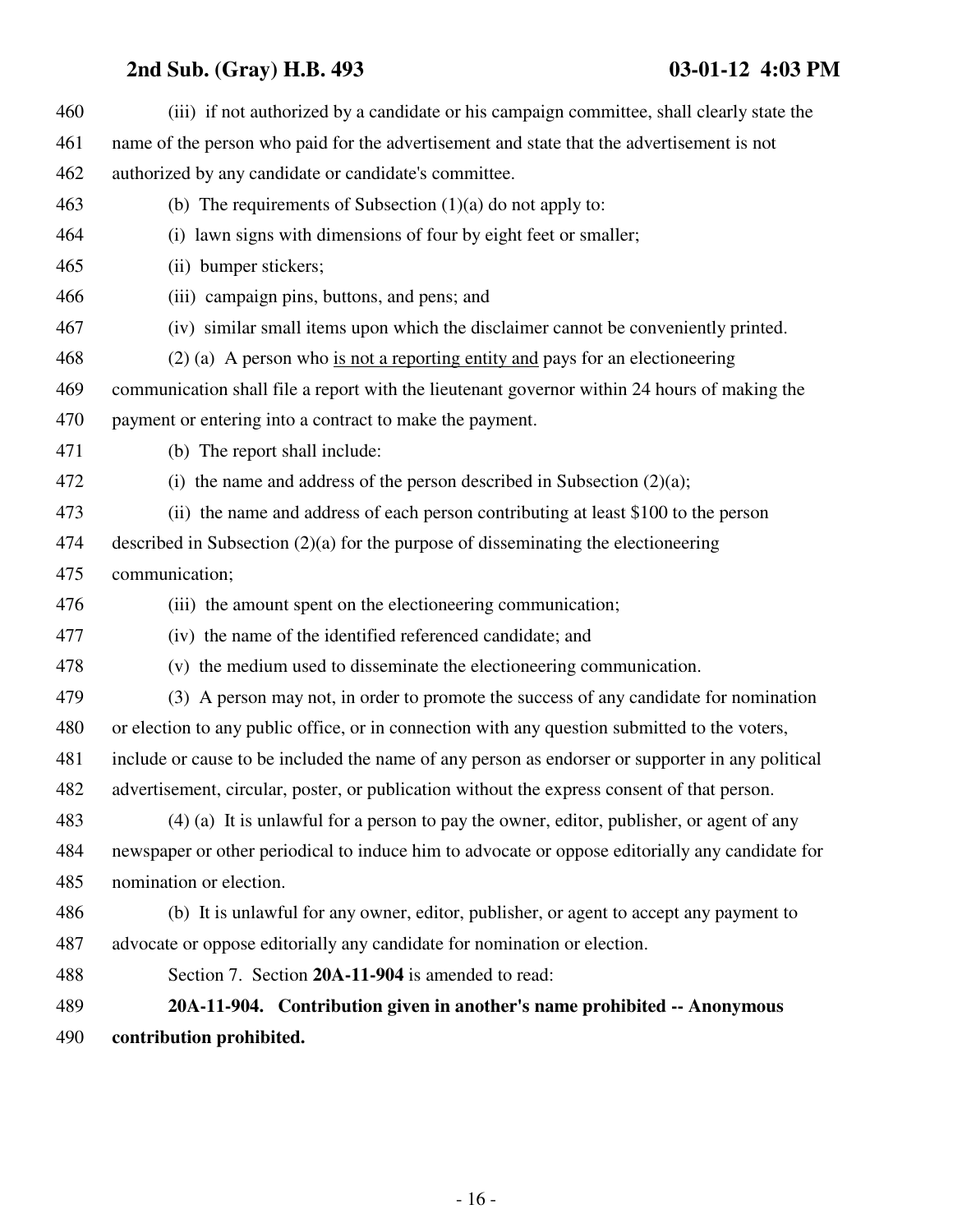| 491 | A person may not:                                                                                       |
|-----|---------------------------------------------------------------------------------------------------------|
| 492 | (1) make a contribution in the name of another;                                                         |
| 493 | (2) knowingly permit another to make a contribution in the person's name; $[\sigma \tau]$               |
| 494 | (3) knowingly accept a contribution made by one person in the name of another $\left[\cdot\right]$ : or |
| 495 | (4) make a contribution that exceeds \$50 without disclosing the person's name.                         |
| 496 | Section 8. Section 20A-11-1301 is amended to read:                                                      |
| 497 | 20A-11-1301. School board office candidate -- Campaign finance requirements --                          |
| 498 | Candidate as a political action committee officer.                                                      |
| 499 | $(1)$ (a) (i) [Each] Except as provided by Subsection (1)(b), each school board office                  |
| 500 | candidate shall deposit each contribution and public service assistance received in one or more         |
| 501 | separate accounts in a financial institution that are dedicated only to that purpose.                   |
| 502 | (ii) A school board office candidate may:                                                               |
| 503 | (A) receive a contribution or public service assistance from a political action                         |
| 504 | committee registered under Section 20A-11-601; and                                                      |
| 505 | (B) be designated by a political action committee as an officer who has primary                         |
| 506 | decision-making authority as described in Section 20A-11-601.                                           |
| 507 | (b) (i) If a candidate for the State Board of Education receives an anonymous cash                      |
| 508 | contribution that exceeds \$50, the candidate:                                                          |
| 509 | (A) shall, within five business days after receiving the contribution, submit the                       |
| 510 | contribution to the lieutenant governor for deposit into the General Fund with the candidate's          |
| 511 | name and the date on which the candidate received the contribution; and                                 |
| 512 | (B) is not required to report the contribution on a financial statement.                                |
| 513 | (ii) Within five business days after depositing a contribution described in Subsection                  |
| 514 | $(1)(b)(i)$ , the lieutenant governor shall report on the website established under Section             |
| 515 | $20A-11-103$ :                                                                                          |
| 516 | (A) the amount of the contribution;                                                                     |
| 517 | (B) the date on which the candidate received the contribution; and                                      |
| 518 | the name of the candidate who received the contribution.<br>(C)                                         |
| 519 | (iii) If a candidate for local school board receives an anonymous cash contribution that                |
| 520 | exceeds \$50, the candidate:                                                                            |
| 521 | (A) shall, within five business days after receiving the contribution, submit the                       |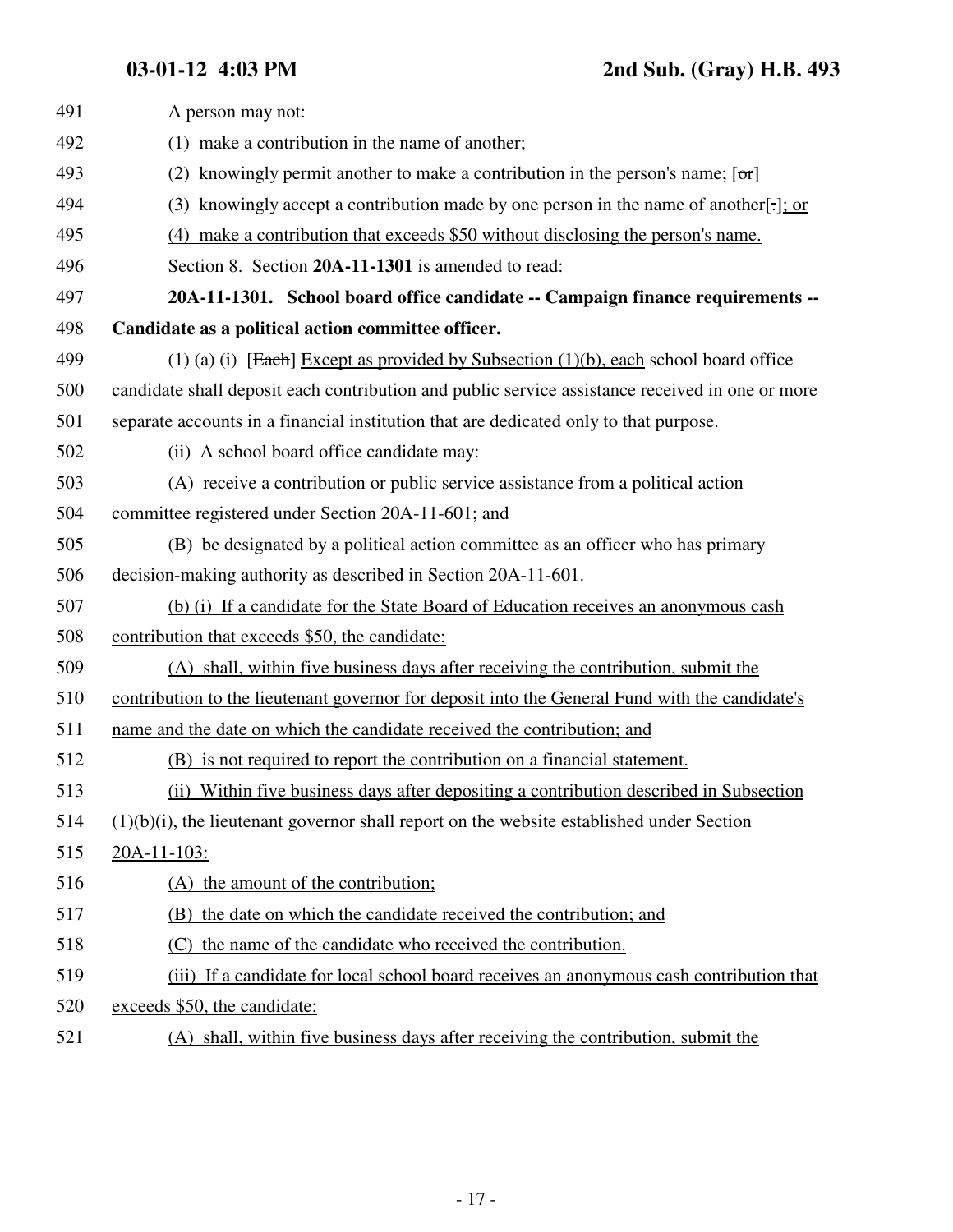| 522 | contribution to the school district's business administrator for deposit into the school district's    |
|-----|--------------------------------------------------------------------------------------------------------|
| 523 | general fund;                                                                                          |
| 524 | (B) disclose to the county clerk the amount of the contribution and the date on which                  |
| 525 | the candidate received the contribution; and                                                           |
| 526 | (C) is not required to report the contribution on a financial statement.                               |
| 527 | (iv) Within five business days of receiving the disclosure described in Subsection                     |
| 528 | $(1)(b)(iii)(B)$ , the county clerk shall report on the county's website or the website established by |
| 529 | the lieutenant governor under Section 20A-11-103:                                                      |
| 530 | (A) the amount of the contribution;                                                                    |
| 531 | (B) the date on which the candidate received the contribution; and                                     |
| 532 | (C) the name of the candidate who received the contribution.                                           |
| 533 | $[\theta]$ (c) A school board office candidate may not use money deposited in an account               |
| 534 | described in Subsection $(1)(a)(i)$ for:                                                               |
| 535 | (i) a personal use expenditure; or                                                                     |
| 536 | (ii) an expenditure prohibited by law.                                                                 |
| 537 | (2) A school board office candidate may not deposit or mingle any contributions or                     |
| 538 | public service assistance received into a personal or business account.                                |
| 539 | (3) A school board office candidate may not make any political expenditures prohibited                 |
| 540 | by law.                                                                                                |
| 541 | (4) If a person who is no longer a school board candidate chooses not to expend the                    |
| 542 | money remaining in a campaign account, the person shall continue to file the year-end                  |
| 543 | summary report required by Section 20A-11-1302 until the statement of dissolution and final            |
| 544 | summary report required by Section 20A-11-1304 are filed with:                                         |
| 545 | (a) the lieutenant governor in the case of a state school board candidate; and                         |
| 546 | (b) the county clerk, in the case of a local school board candidate.                                   |
| 547 | $(5)$ (a) Except as provided in Subsection $(5)(b)$ and Section 20A-11-402, a person who               |
| 548 | is no longer a school board candidate may not expend or transfer the money in a campaign               |
| 549 | account in a manner that would cause the former school board candidate to recognize the                |
| 550 | money as taxable income under federal tax law.                                                         |
| 551 | (b) A person who is no longer a school board candidate may transfer the money in a                     |
| 552 | campaign account in a manner that would cause the former school board candidate to recognize           |